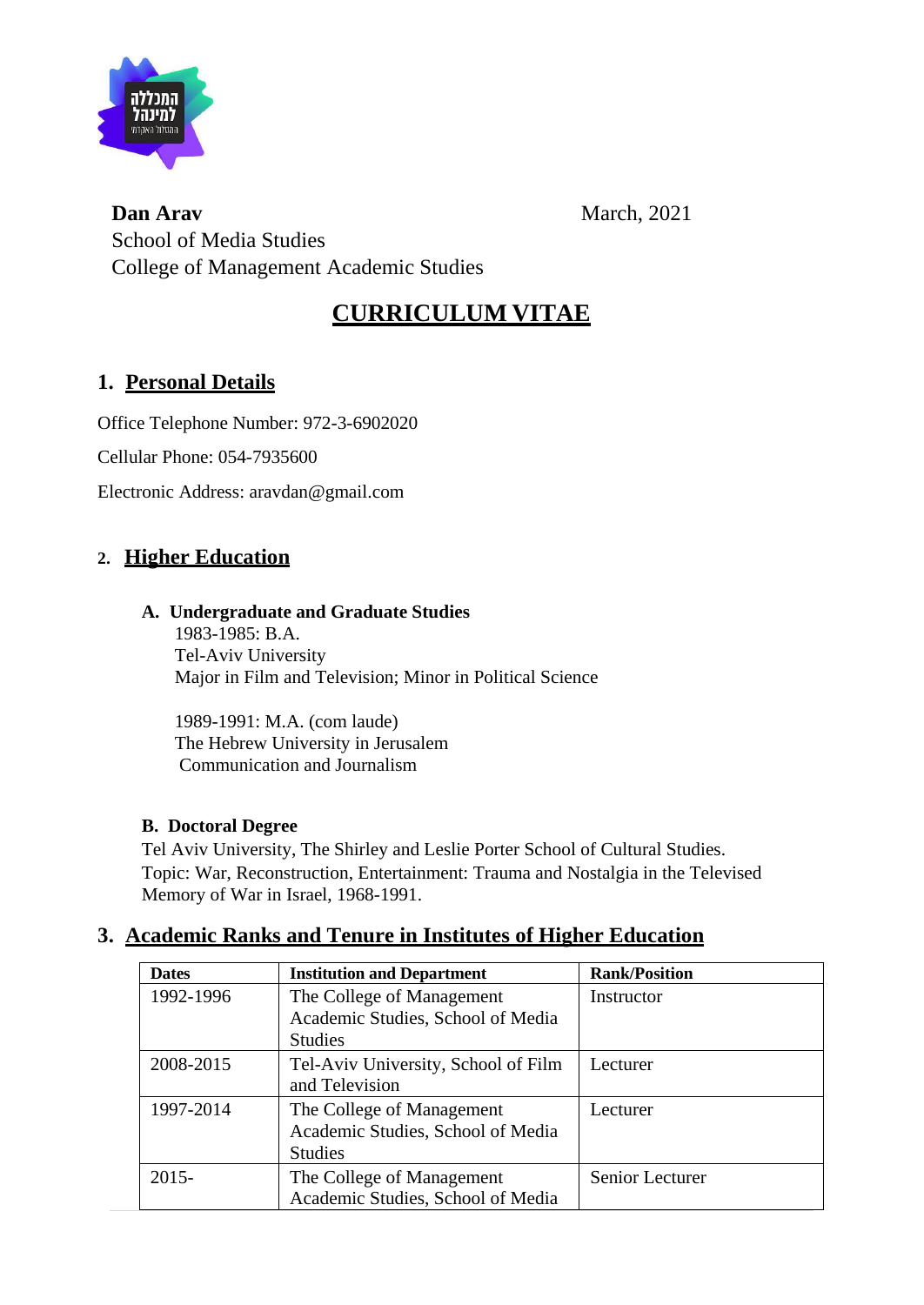

# **4. Offices in Academic Administration**

2020- Dean, School of Media Studies, The College of Management Academic Studies

2011-2019: Head of Advertising and Marketing Track, School of Media Studies, The College of Management Academic Studies

# **6. Participation in Scholarly Conferences**

| a. Active Participation |
|-------------------------|
|                         |

| <b>Date</b>   | <b>Name of Conference</b>     | <b>Place</b>      | Subject of                               | Role    |
|---------------|-------------------------------|-------------------|------------------------------------------|---------|
|               |                               |                   | <b>Lecture/Discussion</b>                |         |
|               | $06/2001$ 21th. Conference of | Tel-Aviv          | <b>Historical Reconstruction Speaker</b> |         |
|               | The Israeli Historical        | University        | as a Televised                           |         |
|               | Society                       |                   | Convention.                              |         |
| 11/2004 Third |                               | Dallas, Texas     | The first Gulf War (1991) Speaker        |         |
|               | <b>Biennial Conference</b>    |                   | and its Depiction on                     |         |
|               | of Film and History           |                   | <b>Israeli Television</b>                |         |
|               | 10/2007 Narrating The Nation  | Reus, Spain       | <b>Army Entertainment</b>                | Speaker |
|               |                               |                   | Troupes as Televised                     |         |
|               |                               |                   | Discourse in Israel                      |         |
|               | 06/2010 ICA, Conference       | Singapore         | Society Without Secrets?                 | Speaker |
|               |                               |                   | The Aesthetics of                        |         |
|               |                               |                   | Surveillance and the                     |         |
|               |                               |                   | Question of Intimacy                     |         |
|               | $01/2011$ Fikzia – The annual | Tel-Aviv          | Genre                                    | Chair   |
|               | <b>TV Studies</b>             | University        |                                          |         |
|               | Conference                    |                   |                                          |         |
|               | 04/2011 <b>ISCA</b> - Israel  | Haifa University  | Surveillance and the                     | Speaker |
|               | Communication                 |                   | Question of Intimacy                     |         |
|               | Association - 15th            |                   |                                          |         |
|               | <b>Annual Conference</b>      |                   |                                          |         |
|               | 07/2011 IAMHIST Media and     | University of     | Trauma, Guilt,                           | Speaker |
|               | <b>History</b>                | Copenhagen        | Forgiveness: The                         |         |
|               | Conference: Media             |                   | Victimizer as a Witness in               |         |
|               | <b>History and Cultural</b>   |                   | the Cinematic and                        |         |
|               | Memory, (XXIV                 |                   | <b>Televised Discourse of</b>            |         |
|               | International                 |                   | Conflict in Israel                       |         |
|               | Conference on                 |                   |                                          |         |
|               | History and Media)            |                   |                                          |         |
|               | 08/2011 Psychoanalysis and    | <b>NSU Summer</b> | The National and                         | Speaker |
|               | Politics - Narrativity        | Symposium,        | Individual Father Figure                 |         |
|               | and Political                 | Falsterbo         | Depicted in the Cinema                   |         |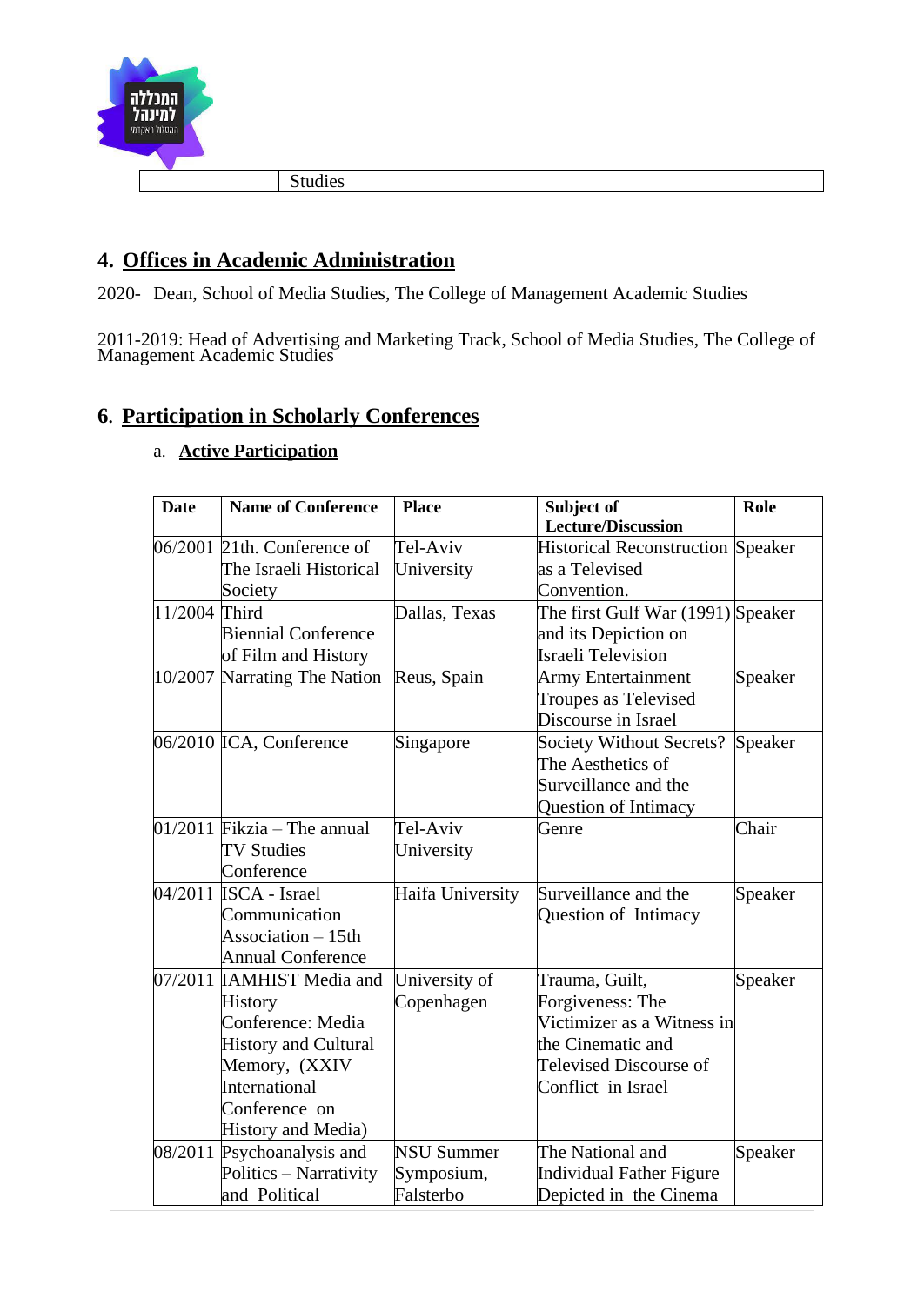

|               | Imaginaries, NSU                     | Educational    | of Conflict:                      |         |
|---------------|--------------------------------------|----------------|-----------------------------------|---------|
|               | Summer Symposium                     | Center (Malmo) | The Israeli-Palestinian           |         |
|               |                                      |                | Case                              |         |
|               | 07/2012 IAMCR Conference             | Durban, South  | Judicial Procedure in             | Speaker |
|               | 2012: South-North                    | Africa         | State of Exception TV             |         |
|               | Conversations                        |                |                                   |         |
|               | 06/2013 FILM AND MEDIA               | London         | The Politics of the               | Speaker |
|               | 2013: The Third                      |                | <b>Television Vigilante since</b> |         |
|               | <b>Annual London Film</b>            |                | 9/11: The Case of Dexter          |         |
|               | and Media Conference                 |                |                                   |         |
|               | 06/2013 FILM AND MEDIA               | London         | The Spectacle of Death:           | Speaker |
|               | 2013: The Third                      |                | <b>Mad Men Revisits</b>           |         |
|               | <b>Annual London Film</b>            |                | the 1960s Society of the          |         |
|               | and Media Conference                 |                | Spectacle                         |         |
|               | 06/2014 FILM AND MEDIA               | London         | Hybrid Identity in the EraSpeaker |         |
|               | 2014: The Fourth                     |                | of Post-humanism:                 |         |
|               | <b>Annual London Film</b>            |                | <b>Breaking Bad"</b>              |         |
|               | and Media Conference                 |                |                                   |         |
|               | - VISIONS OF                         |                |                                   |         |
|               | <b>IDENTITY: Global</b>              |                |                                   |         |
|               | Film & Media,                        |                |                                   |         |
|               | 03/2015 5th Global Conference Lisbon |                | Television: A Traumatic           | Speaker |
|               | - Trauma: Theory and                 |                | Culture                           |         |
|               | Practice                             |                |                                   |         |
| 06/2019 Third |                                      | Madrid         | "Trauma and Nostalgia in Speaker  |         |
|               | <b>Annual Memory</b>                 |                | the (reenacted) Televised         |         |
|               | <b>Studies Conference</b>            |                | Memory of War in                  |         |
|               |                                      |                | Israel",                          |         |
|               | 09/2019 EAIS 8th Annual              | Prauge         | Trauma and Nostalgia in Chair &   |         |
|               | Conference on Israeli                |                | the Army Entertainment Speaker    |         |
|               | <b>Studies, Charles</b>              |                | Troups Depiction on               |         |
|               | University                           |                | Israeli TV"                       |         |

# **7. Invited Lectures\Colloquium Talks**

| <b>Date</b>        |                          | <b>Place of Lecture Name of Forum</b>         | <b>Presentation/Comments</b>         |
|--------------------|--------------------------|-----------------------------------------------|--------------------------------------|
|                    |                          | 03/2008 Rishon Le-Zion Survival and Testimony | Testimony at the age of Multiplicity |
|                    |                          |                                               | and Decentralization                 |
| $12/2008$ Bar Ilan |                          | Sexual Harassment in the                      | "Edut" – A web site"                 |
|                    | University               | Academia                                      |                                      |
|                    | $04/2010$ Rishon Le-Zion |                                               | From David Perlov to "Connected"     |
|                    | $02/2012$ Tel-Aviv       | War, Television, Trauma                       | Sienfeld Waits Rabbin                |
|                    | 03/2012 Rishon Le-Zion   |                                               | The Revolution won't be screened     |
|                    |                          |                                               | on TV.                               |
|                    | 03/2012 Jerusalem        | Remebrance day at the                         | Memory and Death in Israeli folk     |
|                    |                          | Israeli National Biblioteche                  | songs                                |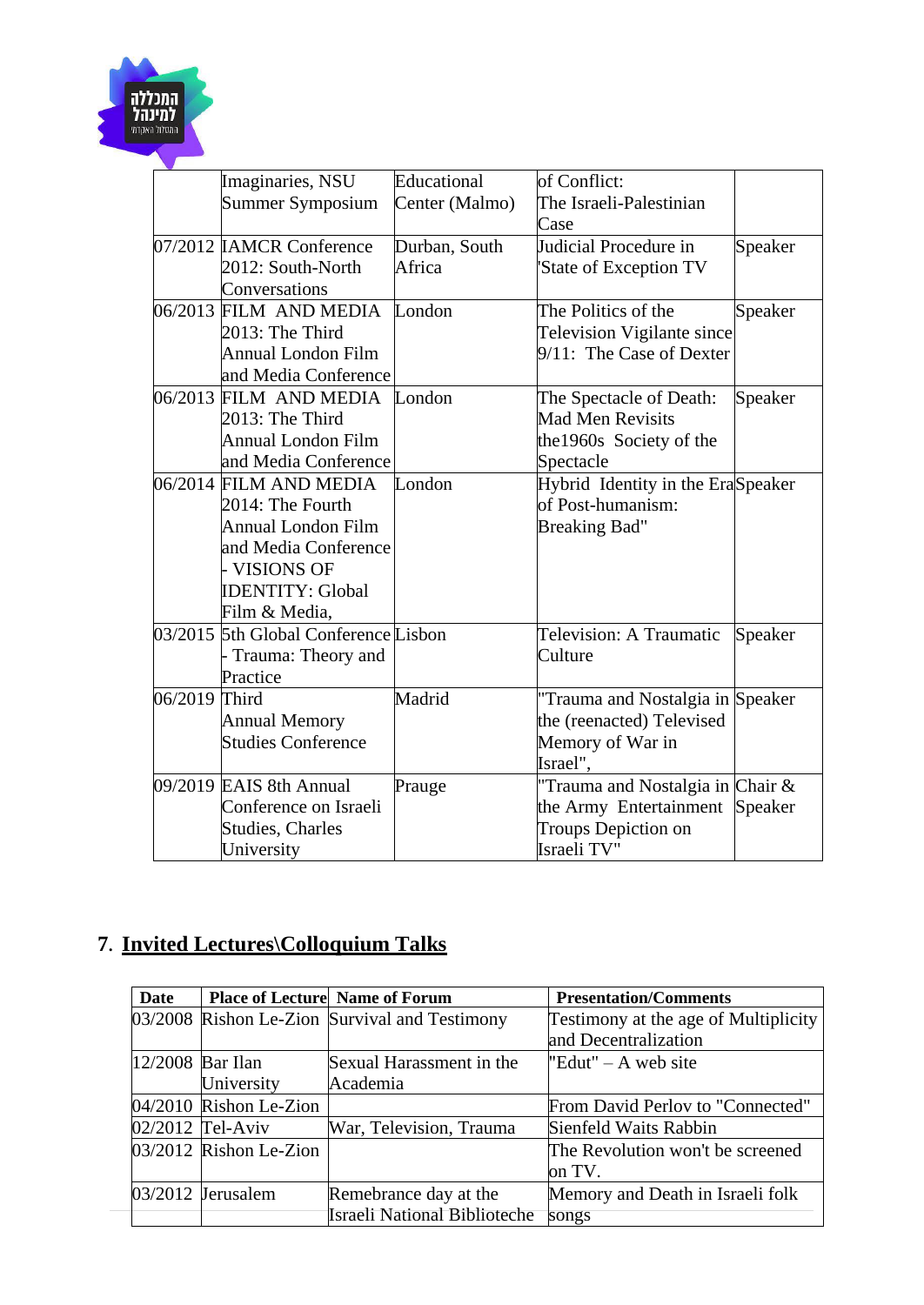

| 05/2012 Jaffa |                    | TheMarker: Com-Vention                               | Content-Biased Social Marketing   |
|---------------|--------------------|------------------------------------------------------|-----------------------------------|
|               |                    | 05/2012 Rishon Le-Zion Trauma and Television         | Is Television a Traumatic Medium? |
|               | $12/2012$ Tel-Aviv | Trauma                                               | Testimony                         |
|               | $11/2013$ Tel-Aviv | Web Activism                                         | Web Activism                      |
|               | University         |                                                      |                                   |
|               |                    | $[04/2014]$ Bezalal institute Design and inspiration | Ideas / Design                    |
|               | of Art Jerusalem   |                                                      |                                   |
|               |                    | 12/2014 Rishon Le-Zion, Media/Memory/Court           | Media depictions of Memory and    |
|               | The School of      |                                                      | Anamnesis in Court.               |
|               | Law, (comas)       |                                                      |                                   |

# **10. Teaching**

#### a. **Courses Taught in Recent Years**

| Year      | <b>Course Name</b>                          | <b>Type:</b>                          | Degree | No. of          |
|-----------|---------------------------------------------|---------------------------------------|--------|-----------------|
|           |                                             | Lecture/Seminar/Workshop/             |        | <b>Students</b> |
|           |                                             | <b>High Learn Course/Introduction</b> |        |                 |
|           | 2010-2019 Persuasive Communication          | Introduction                          | B.A.   | 120             |
|           | 2010-2019 Media Content Principal           | Introduction                          | B.A.   | 120             |
|           | 2010-2019 Media Activism and Social         | Introduction                          | B.A.   | 120             |
|           | Change                                      |                                       |        |                 |
|           | 2010-2019 Memory, Entertainment and Lecture |                                       | B.A.   | 70              |
|           | Media                                       |                                       |        |                 |
| 2010-2019 | Court TV                                    | Seminar                               | B.A.   | 30              |
|           | 2012-2019 Film and Resistence               | Seminar                               | B.A.   | 30              |
| 2014      | Spot Workshop                               | Workshop                              | B.A.   | 15              |

# **11. Professional Experience**

2002-2004 – Series Editor: IDF: The Musical: a documentary TV series on the history of the Israeli army entertainment groups. The series was broadcasted in Channel 2.

1995 – Member, Steering Committee on the Teaching of Media in High school, Department of Technological Education, Israel Ministry of Education

1988-1993 – Manager of Nir-Arav Communication (along with Avi Nir). Production of different TV Documentaries and marketing Solutions.

1986-1988 – Film editor of Diary: a six hours documentary by David Perlov.

### **PUBLICATIONS**

#### **A. Ph.D. Dissertation**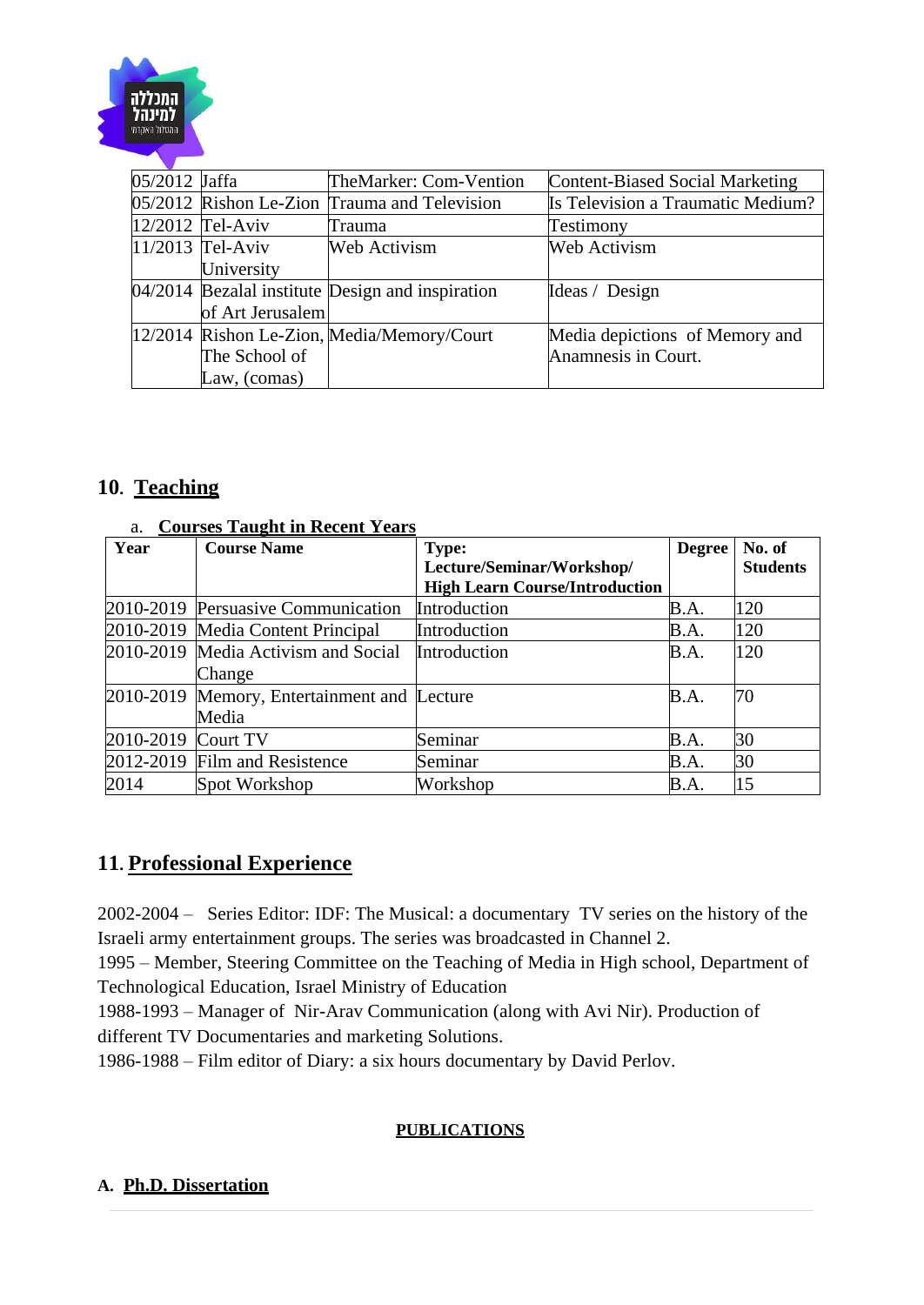

## **B. Scientific Books (Refereed)**

### **A. Authored Books**

#### **Published**

- 1. Arav, D. and Gurevitz, D. (2012): *Encyclopedia of Ideas: Culture, Thought, Media*, Tel-Aviv: Babel (1623 pages, Hebrew).
- 2. Arav, D. (2017): *Metim Lir'ot : War, Memory and War in Israel 1967-1991*. Tel-Aviv: Resling (303 pages, Hebrew).

#### **B. Articles in Refereed Journals**

#### **Published**

1. Arav Dan and Gurevitz David (2015*):* "Trauma, Guilt, Forgiveness: The Victimizer as Witness in the Cinematic and Televisual Representations of Conflict in Israel", Media, War and Conflict, Vol.7 Issue 1, April 2014. pp. 104 - 120.

### **C. Articles or Chapters in Scientific Books**

### **Published**

- 1. Arav, Dan (2016): "Television: A Traumatic Culture", in: Ataria, Y., Gurevitz, D., Pedaya, H. and Neria, Y. (eds.), Interdisciplinary Book of Trauma and Culture, Springer, pp. 39-49.
- 2. Arav, D. and Gurevitz, D. (2009): "Trauma and Kitsch: The Presentation of Israel's Army Entertainment Troupes on Television", in: Castelló, Enric, Alexander Dhoest and Hugh O'Donnell (eds.) The Nation on Screen: Discourses of the National in Global Television, Cambridge: Cambridge Scholars Publishing, pp. 271-291.
- 3. Arav, D. (2004): "Slow Motion Trauma: Historical Reconstruction on TV", in: Beresheet C., Sand S. and Zimerman M. (eds.) Memory and Film – Dangerous Liasions?

### **E. Other Scientific Publications**

#### **Published**